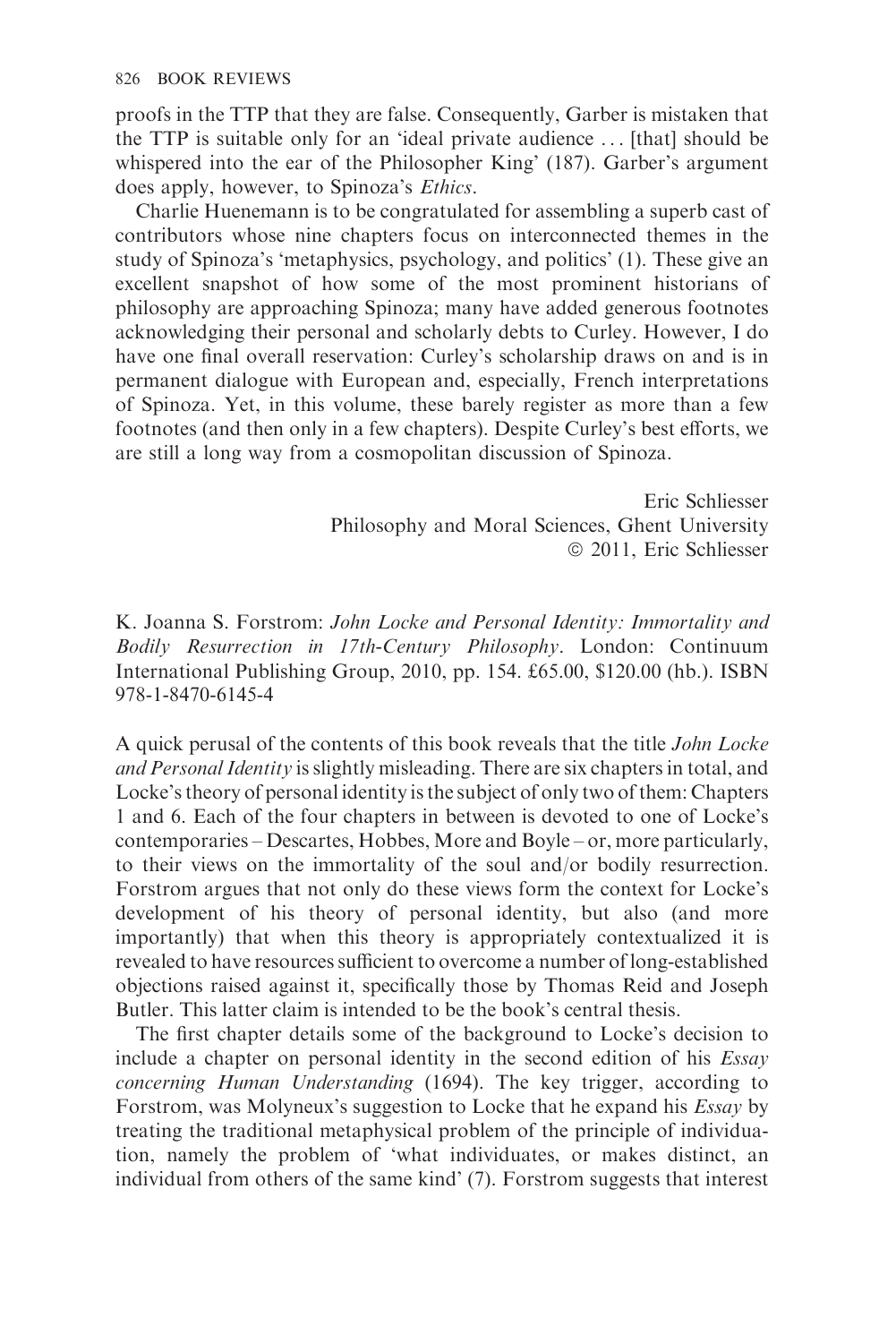in this problem was fuelled by what she sees as tension between two traditional theological commitments, the first to personal immortality, the second to a future bodily resurrection. Both commitments are tied to the Christian belief that on the Day of Judgment we shall be judged by God for our deeds, and then subjected to either punishment or reward in the afterlife. The Christian eschatological vision was widely considered to form the cornerstone of public morality (for as one's future fate was held to be determined by how one acted in this life individuals had a clear incentive to act morally in it), but it was also widely recognized that it could only do so if there were grounds to suppose that the person judged on the Last Day, and then subjected to reward or punishment, will be the same person as the one whose earthly actions she is being judged for. After all, the afterlife can only be of concern to a person if she is confident that it will be the same person, i.e. her, that gets to experience it. Also at stake is God's justice, since God can only be just if he holds to account the very same person who committed a particular praiseworthy or blameworthy action. The theological need to identify criteria for the diachronic identity of persons is thus clear. According to Forstrom, this was Locke's chief motivation in developing his theory of personal identity.

Having sketched the background, Forstrom proceeds to offer 'a brief overview' of Locke's theory (22). She summarizes Locke as claiming that 'the existence of a person is the existence of a consciousness, and the continued existence of that person is the continued existence of that consciousness' (24) and that individuals are morally accountable for those actions that can be appropriated 'by the extension of consciousness' back to past actions (25). In the process of her brief exposition Forstrom cites various passages (such as Essay II.27.22 and II.27.26) to show Locke's concern 'with explaining how an individual will be responsible for his or her actions here on earth after death' (28). This seems, to my mind, a perfectly defensible suggestion, and Forstrom seems on solid ground when she makes it. However, while this aspect of Forstrom's overview is instructive, in general the presentation of Locke's theory that she offers in Chapter 1 is basic and somewhat un-nuanced. For example, nothing is said about whether Locke offers a straightforward memory criterion of personal identity, as has traditionally been believed, or a 'memory continuity' criterion, as some scholars have argued. In fact there is no mention at all here of the scholarly debates about the details of Locke's theory, and a reader unfamiliar with the literature is liable to come away from this book with the impression that the account sketched by Forstrom is straightforward and uncontentious. Anyone seeking a detailed philosophical analysis of Lockean personal identity will therefore need to look elsewhere.

Forstrom then moves to consider Locke's theory of personal identity in relation to the accounts of personal immortality and/or bodily resurrection defended by four of his contemporaries, namely Descartes (Chapter 2), Hobbes (Chapter 3), More (Chapter 4) and Boyle (Chapter 5). As is noted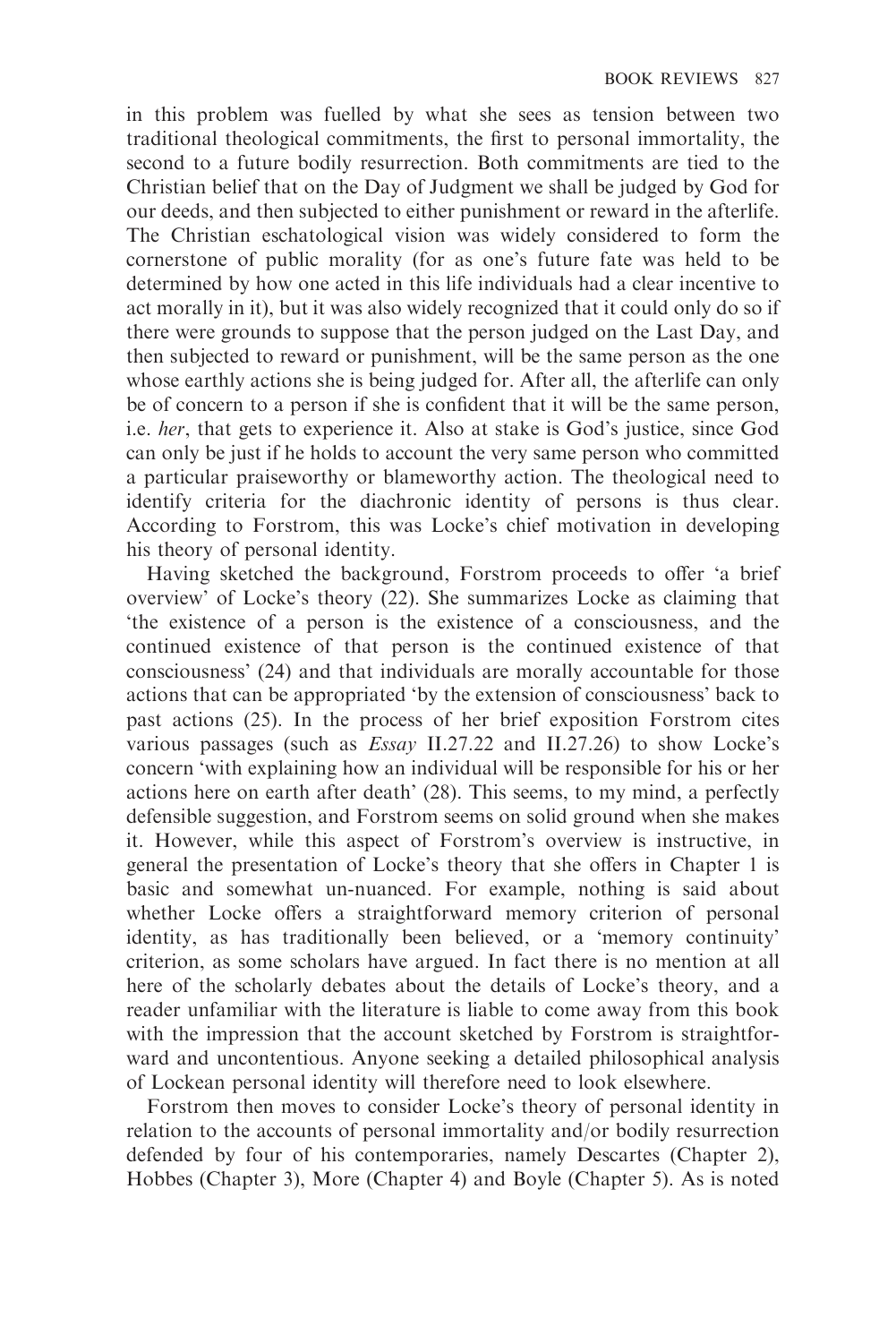early in the book, a number of historians of philosophy have already sought to contextualize both Locke and his theory of personal identity, but Forstrom claims to offer 'an extension and deepening' of the trend to contextualize historical thinkers, since in her book 'the context not only of Locke is discussed, but also that of those to whom he is responding' (2). In other words, Forstrom seeks not just to contextualize Locke, but to contextualize his context, so to speak. A good example of what this involves can be found in Chapter 2, which focuses primarily on expounding Descartes's arguments for the real distinction between soul and body, and for the immortality of the soul. Forstrom explains not only how Descartes's work forms a major part of the intellectual background leading up to Locke's development of his theory of personal identity, but also how Descartes's own efforts were driven by his desire to satisfy the demand that was made of Christian philosophers by the fifth Lateran Council to develop arguments for the immortality of the soul (33–8). In subsequent chapters, Forstrom intimates that the main context for Hobbes is Descartes's work; for More, that of Descartes and Hobbes; and for Boyle, the work of Hobbes and More. Forstrum's discussion of the various thinkers interweaves and overlaps accordingly. Thus, through Chapters 2 to 5, Forstrom presents an account of some key seventeenth-century philosophical debates on immortality and resurrection, and traces some of the ways the protagonists engaged with and responded to each other. It is in its capturing some of the richness of these debates that this book derives the bulk of its value.

Nevertheless, Forstrom's treatment of these debates suffers from a number of serious weaknesses, of which I shall mention two. First, the attempt to contextualize Locke's theory is marred by a puzzling omission, namely an extended treatment of the traditional Scholastic account of individuation and personal identity, as found defended, for example, in the work of Kenelm Digby. Forstrom notes time and again that Locke, Descartes, Hobbes, More, and Boyle were reacting to the Scholasticism that was entrenched in the universities for much of the seventeenth century, and given her stated aim to contextualize both Locke and his context, it is surprising that she provides little detail about the Scholastic theories to which all of these thinkers were reacting.

The second weakness relates to Forstrom's argument that Locke's theory of personal identity was directly influenced by the work of Hobbes, More, and Boyle. In each case the claim of influence is highly problematic. To give just one example, in Chapter 4 Forstrom bases her view that Locke was influenced by Henry More on the fact that he 'seems to accept one move of More's ... [namely] that of allowing conscience to play a significant role in the afterlife' (100). Forstrom identifies a passage from II.27.22 of Locke's Essay as evidence of this: 'but in the great day, wherein the secrets of all hearts shall be laid open, it may be reasonable to think, no one shall be made to answer for what he knows nothing of; but shall receive his doom, his conscience accusing or excusing him.' Yet this passage is clearly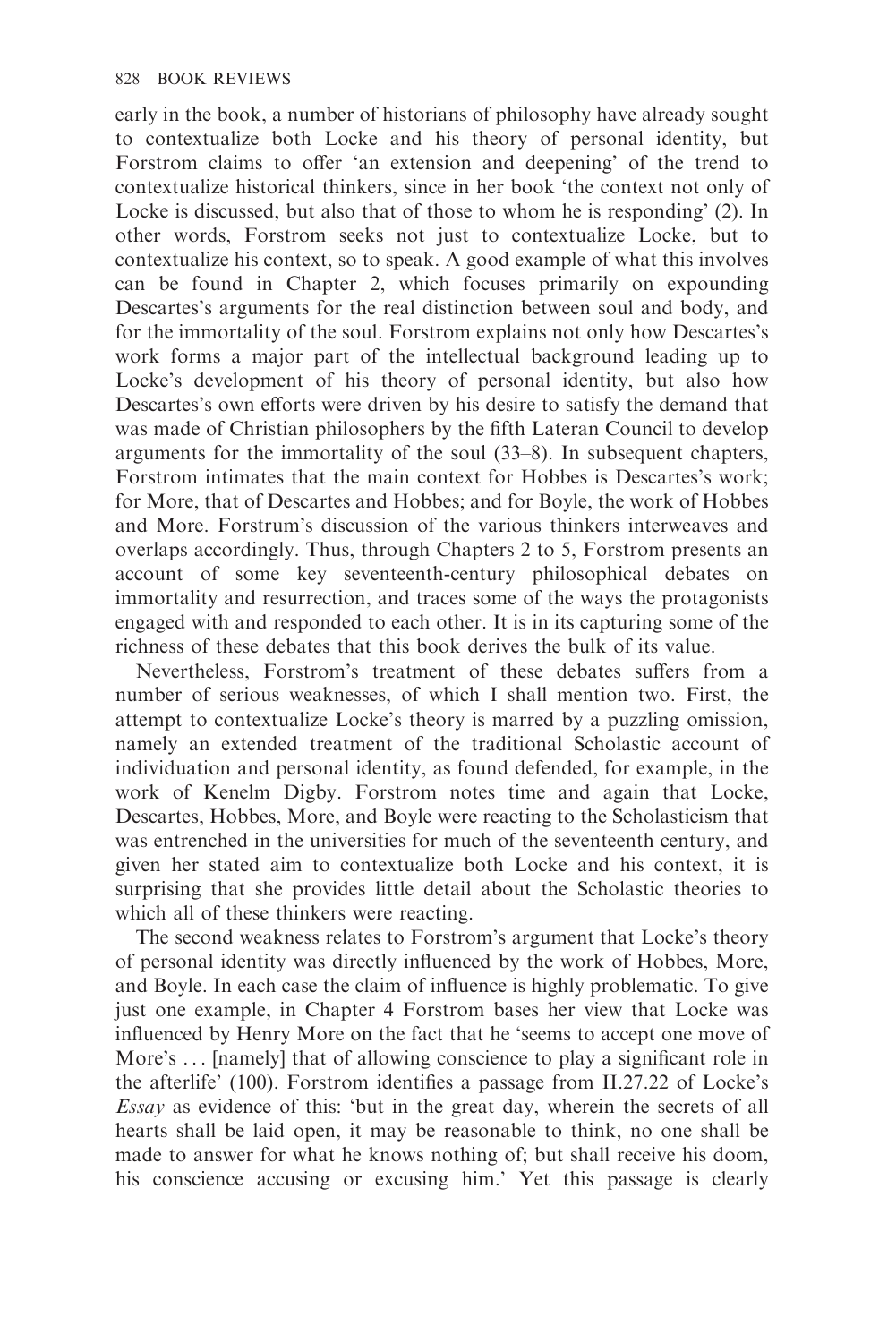informed not by More's philosophy but by scripture, specifically I Corinthians 14.25 and Romans 2.15.

As already noted, this historical survey is intended to support Forstrom's contention that Locke's theory of personal identity was developed in response to certain theological concerns about personal immortality and God's justice, and that when viewed this way it can be seen to have the resources to withstand three longstanding objections to it, one by Thomas Reid, the other two by Joseph Butler. Forstrom seeks to make good this claim in Chapter 6 by reconsidering the three objections in light of her reappraisal of Locke's motives for developing his theory in the first place. In what follows I shall consider Forstrom's discussion of just one of these objections, Reid's so-called 'brave officer objection'.

Reid's objection is well known, but it is worth briefly stating Forstrom's slightly modified version here: a brave officer steals an apple when still a boy at school; he is conscious of the theft some years later, when he is an officer, but has lost consciousness of it later in life, when he is a general, though at this point he is conscious of actions he committed as an officer. According to Reid, Locke's theory of personal identity is committed to holding that the officer is the same person as the boy (on account of the former being conscious of the theft committed by the latter), that the general is the same person as the officer (on account of the former being conscious of actions committed by the latter), and yet also committed to holding that the general is not the same person as the boy (the failure in transitivity arising from the fact that the general is not conscious of the boyhood theft). Forstrom notes, quite rightly, that Reid's objection is generally taken to expose a serious problem with Locke's theory of personal identity. According to Forstrom, however, this is a mistake. She accepts that Locke is committed to saying that the general is not the same person as the boy, and so should not be held accountable for the boy's theft, but claims that this does not undermine Locke's theory because 'The question Locke is concerned with is: Will the general be held responsible for stealing the apple when he is resurrected and judged by his conscience on the Day of Judgment?' (123). The answer, according to Forstrom, is 'Yes', because on the Day of Judgment the 'secrets of the heart' will be restored to him, and he will thus regain the consciousness of the boyhood theft that he had previously lost, and so will be morally accountable for it once again. Forstrom's suggestion is intriguing and deserves more attention than I can give it here. It is worth noting, however, that it has all the hallmarks of a 'Deus ex machina', not to mention all the problems associated with that. For example, Forstrom thinks that Locke will look to God to restore 'lost' memories at the time of the Last Judgment, but she is silent about the criteria that God will use to do this. This is no small matter. Lockean personal identity is determined entirely by consciousness. However, in Reid's example, the general has no consciousness of the boyhood theft. So if God restores consciousness of that event to the general at the Last Judgment, and is correct in doing so, as